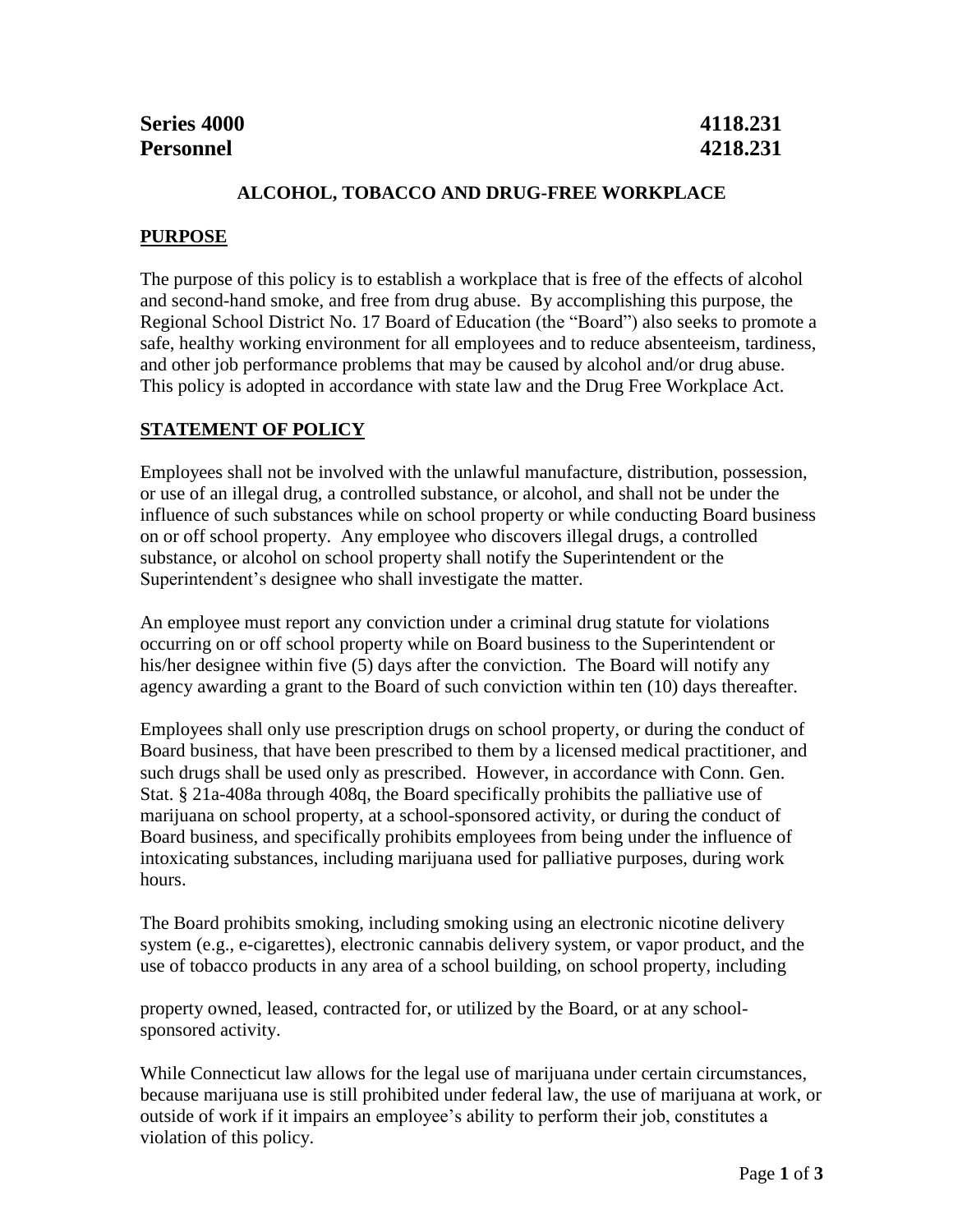Violations of this policy may result in disciplinary action, up to and including possible termination of employment.

# **DEFINITIONS**

"Any area" means the interior of a school building and the outside area within twenty-five feet of any doorway, operable window or air intake vent of a school building.

"Cannabis" means marijuana, as defined in Conn. Gen. Stat. § 21a-240.

"Controlled substance" means a controlled substance in schedules I through V of section 202 of the Comprehensive Drug Abuse Prevention and Control Act of 1970 [\(21 U.S.C.](https://1.next.westlaw.com/Link/Document/FullText?findType=L&pubNum=1000546&cite=21USCAS812&originatingDoc=ND92D55A05C7911E08B93E486F00F598E&refType=LQ&originationContext=document&transitionType=DocumentItem&ppcid=c22a1ed482a84e649d2f87f1fdeaee98&contextData=(sc.Document))  [812\)](https://1.next.westlaw.com/Link/Document/FullText?findType=L&pubNum=1000546&cite=21USCAS812&originatingDoc=ND92D55A05C7911E08B93E486F00F598E&refType=LQ&originationContext=document&transitionType=DocumentItem&ppcid=c22a1ed482a84e649d2f87f1fdeaee98&contextData=(sc.Document)), including marijuana.

"Electronic cannabis delivery system" means an electronic device that may be used to simulate smoking in the delivery of cannabis to a person inhaling the device and includes, but is not limited to, a vaporizer, electronic pipe, electronic hookah and any related device and any cartridge or other component of such device.

"Electronic nicotine delivery system" means an electronic device used in the delivery of nicotine to a person inhaling from the device, and includes, but is not limited to, an electronic cigarette, electronic cigar, electronic cigarillo, electronic pipe or electronic hookah and any related device and any cartridge or other component of such device, including, but not limited to, electronic cigarette liquid or synthetic nicotine. "School property" means any land and all temporary and permanent structures comprising the district's school and administrative office buildings and includes, but is not limited to, classrooms, hallways, storage facilities, theatres, gymnasiums, fields, and parking lots.

"School-sponsored activity" means any activity sponsored, recognized, or authorized by a board of education and includes activities conducted on or off school property.

"Smoke" or "smoking" means the burning of a lighted cigar, cigarette, pipe or any other similar device, whether containing, wholly or in part, tobacco, cannabis or hemp.

"Vapor product" means any product that employs a heating element, power source, electronic circuit or other electronic, chemical or mechanical means, regardless of shape or size, to produce a vapor that may or may not include nicotine or cannabis and is inhaled by the user of such product.

### **EMPLOYEE ASSISTANCE**

In appropriate circumstances, the Board shall provide an employee with an opportunity for rehabilitation in overcoming addiction to, dependence upon or other problem with alcohol or drugs.

Employees who feel they have developed an addiction to, dependence upon, or other problem with alcohol or drugs are encouraged to seek assistance. Certain benefits for alcoholism or drug addiction are provided under the Board's group medical insurance plan. An employee may be given an opportunity to participate in a rehabilitation program that